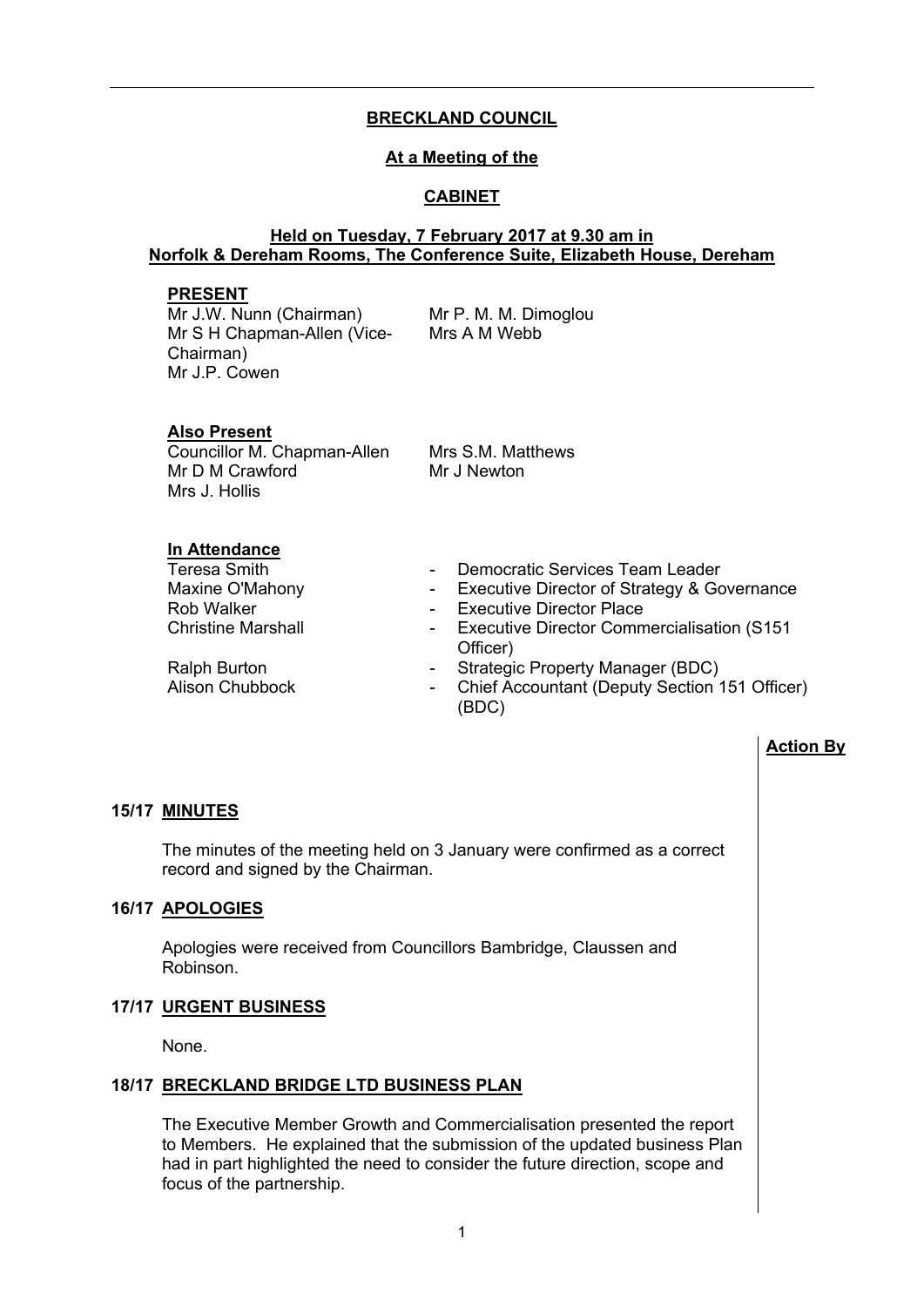Following discussion it was agreed that Members approved the Business Plan for 2017-2022.

The Strategic Property Manager explained that previous work undertaken by Breckland Bridge had shown how the Council's assets within Thetford could be utilised to revitalise the town moving forward. Further work would be required to investigate this in more detail which was aprt of the recommendation to prepare the Thetford Town Asset Plan.

Members were prepared to engage in the discussion to create the Thetford Town Asset Plan, but asked to see evidence of the work required before releasing the budget

### **Options**

# **Option 1**

- 1. To approve the updated Breckland Bridge Ltd Business Plan for 2017- 2022 as set out in appendices A to D.
- 2. To agree the Bridge recommendation to initiate a project to create a Thetford Town Asset Plan and in doing so:
	- a) Provide up to £130,000 (spread over three years).
	- b) Delegate the release of the funds to the S.151 Officer subject to receiving satisfactory information on the project plan, delivery plan and expected outputs.
- 3. To agree in principle the Bridge recommendation to deliver a programme of minor development schemes in a 50/50 arrangement by:
- a) Providing £82,500 as an initial equity share in the required subsidiary for the first three sites and £10,000 for legal and tax advice.
- b) Agreeing the first three sites as Rougholme Close (Gressenhall), Glebe Road (Thetford) and Tottington Road (Thompson).
- c) Subject to:

Legal advice confirming such an arrangement can be undertaken and if so delegate the release of the funds to the S.151 Officer subject to satisfactory receipt of the necessary tax advice and satisfactory returns from the first three sites.

# **Option 2**

- a) Cabinet does not recommend to Council to approve the updated Breckland Bridge Ltd initial Business Plan for 2017-2022 as set out in appendices A to D.
- b) Clause 26 of the Shareholders Agreement sets out the implications if the Council does not approve the updated Business Plan.
- c) Cabinet does not recommend to Council the initiation of a project to create a Thetford Town Plan.
- d) Cabinet does not recommend to Council the recommendation to deliver a programme of minor development schemes.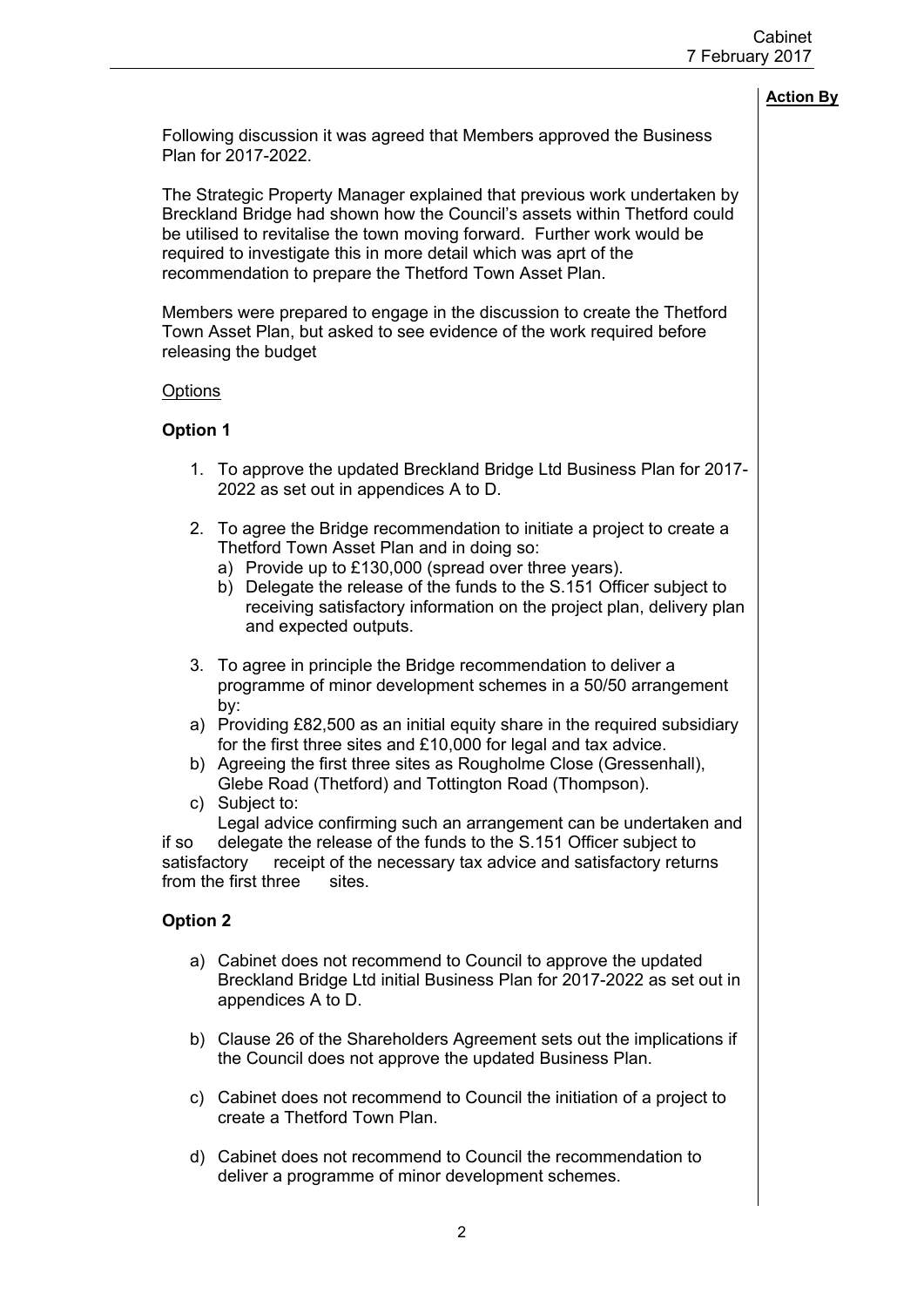## Reasons

Overall performance of activity is good. The Riverside project is now complete having started in 2015 and reaching completion in October 2015. Breckland Bridge Ltd successfully delivered this scheme on time and as per the authorised budget. The second project, Mileham is nearing construction completion and house sales are progressing well. The third project in Attleborough has been delayed due to the relocation of the adjacent school that use the Council's land for recreation – but is still planned to be delivered within the first five year period of the partnership. All project activity is due to complete by 2019 and therefore within the first 5 year period of the partnership as planned.

Subject to the risks identified which continue to be monitored the overall return to the Council is still positive in terms of regeneration and financial outturn.

The intention of the partnership is to extend it beyond the initial Business Plan period and the updated Business Plan presented for approval is building the platform for that extension by continuing to prepare sites (where approved) for a development pipeline. Therefore there is still potential for more delivery and growth in the future. This opportunity is not reflected in the updated Business Plan because outputs are limited to the three projects currently.

Members agreed an amendment to recommendation 2 to reflect their discussion to read:

- a) allocate the £130,000;
- b) delegate the release of the funds to the S.151 Officer in consultation with the Leader subject to receiving satisfactory information on the project plan, delivery plan and expected outputs.

In addition, Members agreed to defer recommendation 3 as further discussion had been planned to discuss the future direction of Breckland Bridge.

Councillor Crawford asked for the recommendation to be amended to reflect Glebe Close, not Glebe Road.

#### **RECOMMEND** to Council:

- 1. to approve the updated Breckland Bridge Ltd Business Plan for 2017- 2022 as set out in appendices A to D;
- 2. to agree the Bridge recommendation to initiate a project to create a Thetford Town Asset Plan and in doing so:
	- a) allocate up to £130,000 (spread over three years);
	- b) delegate the release of the funds to the S.151 Officer in consultation with the Leader subject to receiving satisfactory information on the project plan, delivery plan and expected outputs.
- 3. to defer the Bridge recommendation to deliver a programme of minor development schemes in a 50/50 arrangement by:
	- a) providing £82,500 as an initial equity share in the required subsidiary for the first three sites and £10,000 for legal and tax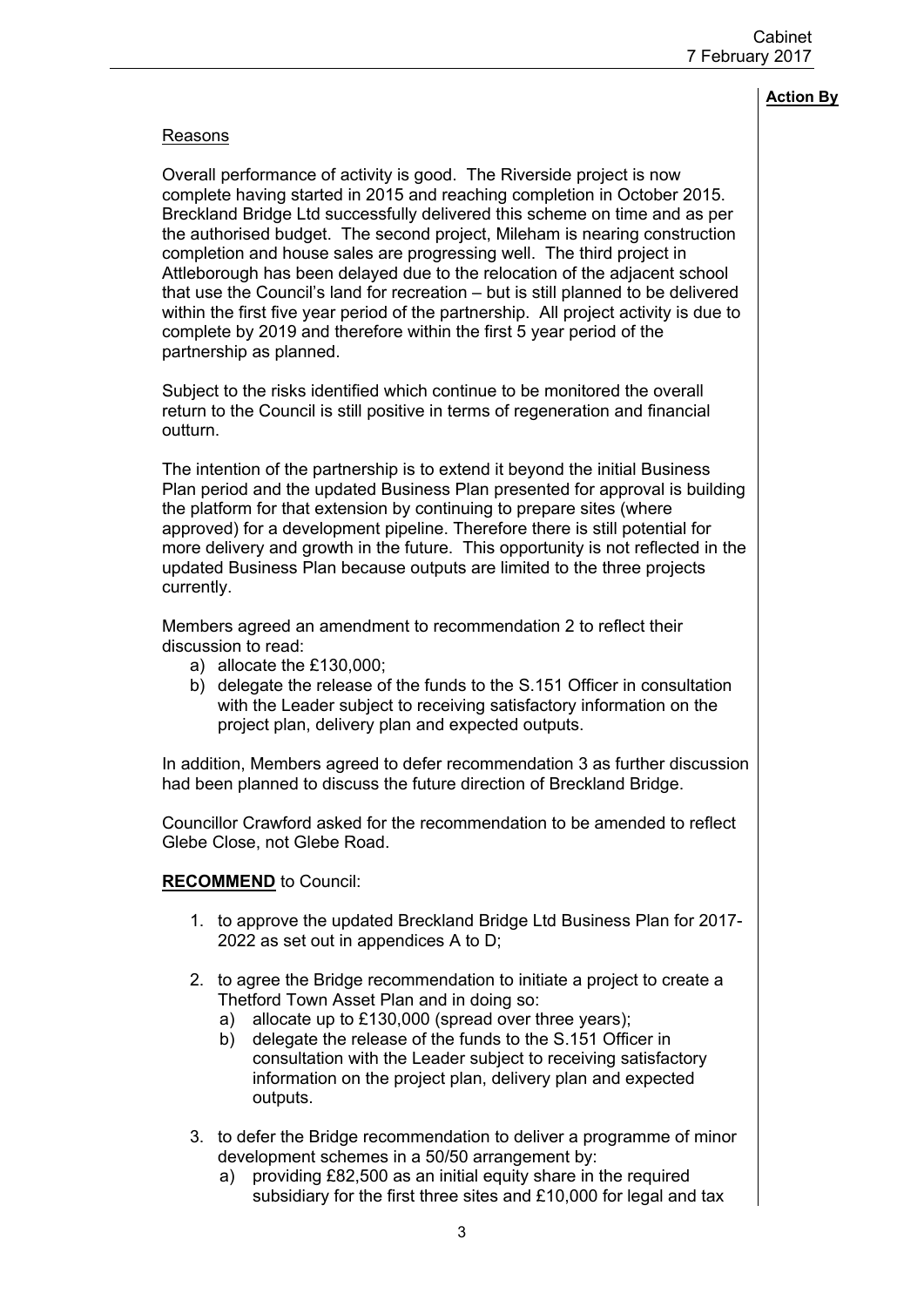advice;

- b) agreeing the first three sites as Rougholme Close (Gressenhall), Glebe Close (Thetford) and Tottington Road (Thompson);
- c) subject to legal advice confirming such an arrangement can be undertaken and if so delegate the release of the funds to the S.151 Officer subject to satisfactory receipt of the necessary tax advice and satisfactory returns from the first three sites.

# **19/17 DECLARATION OF INTERESTS**

None.

# **20/17 NON-MEMBERS WISHING TO ADDRESS THE MEETING**

Councillors Crawford, M Chapman-Allen, Hollis, Newton and Matthews.

### **21/17 CHAIRMAN'S ANNOUNCEMENTS (IF ANY)**

None.

# **22/17 BRECKLAND COMMUNITY FUNDING APPLICATIONS**

### (a) Match Funding - Mattishall Parish Council

The Executive Director Place presented the report.

Councillor Webb asked who would be responsible for maintaining the equipment. It was confirmed that it would be included in the conditions that it would be the responsibility of the applicant to maintain the equipment.

#### **Options**

- 1. To fully fund the application set out in the report
- 2. To part fund the application as set out in the report
- 3. To do nothing

#### Reasons

The grant application meets the criteria of the scheme.

It was **RESOLVED** that the Executive Member Place approves £20,000 (or 26.5% of the project costs, whichever is the lower amount) to Mattishall Parish Council towards the cost of a new play area at the Old School site.

# **23/17 ARTS COUNCIL FUNDING - THE SILVER SOCIAL PROJECT**

The Executive Director Place presented the report informing Members that the Council was successful in the application for funding.

**Options** 

- 1. To agree to receive and spend £185,773 grant funding from Arts Council England in accordance with their terms and conditions.
- 2. To not agree to receive the funding.

#### Reasons

Breckland has over 39,000 residents over the age of 60 and 17,000 over the age of 70 and living on their own. The Corporate Plan recognises this and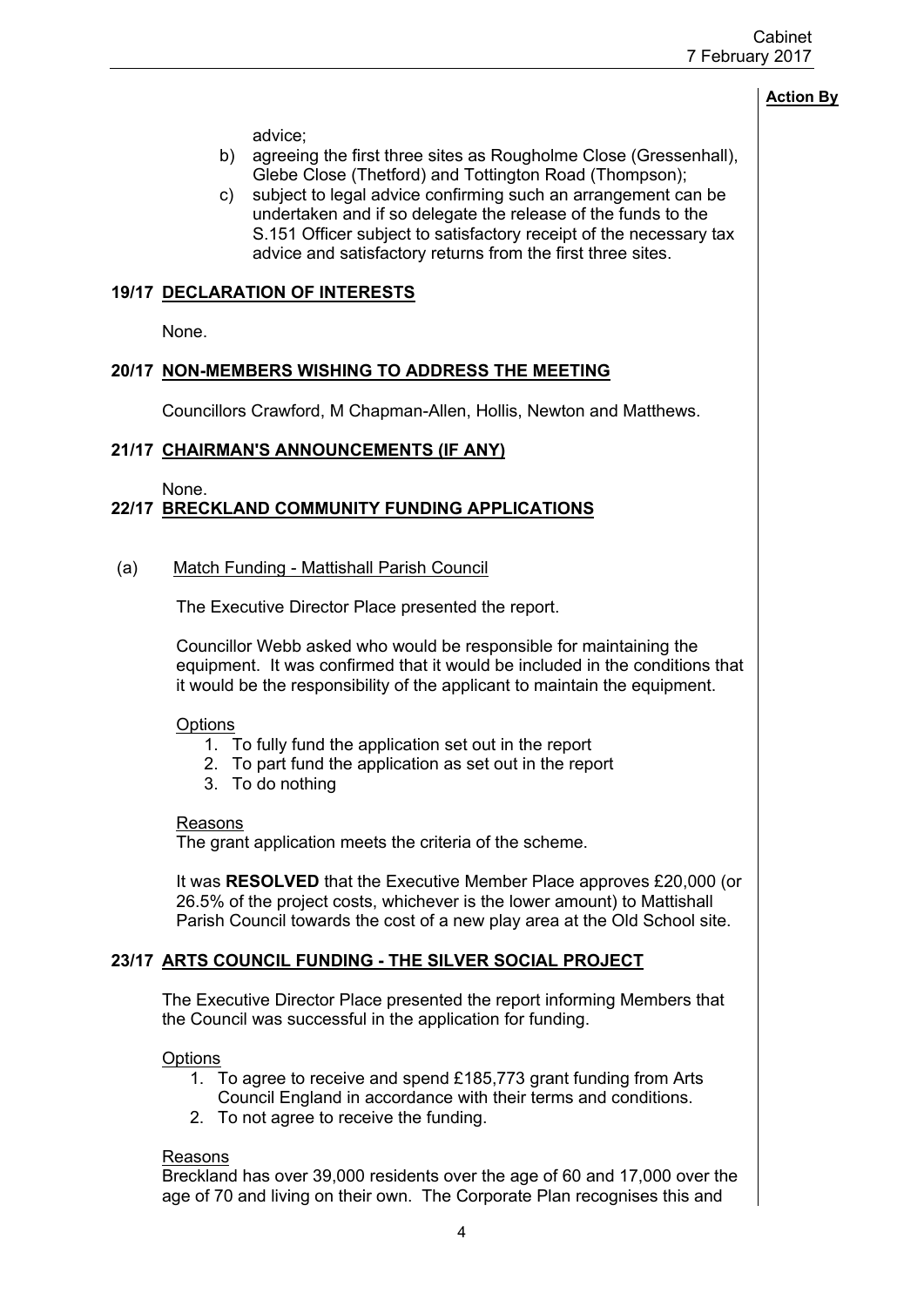has an objective to 'work with partners on supporting older people to remain active, participative and live independently within the community. This project will deliver against this corporate objective.

**RECOMMEND TO COUNCIL** that agreement is given to receive and spend grant funding of £185,773 from Arts Council England for deliver of The Silver Social project in accordance with the Terms and Conditions of the funder.

# **24/17 BUDGET SETTING, MEDIUM TERM PLAN & CAPITAL STRATEGY**

The Executive Member Finance presented the report.

Councillor M Chapman-Allen asked if Officers could explain the discretionary business rate relief for local newspapers. It was explained that this was a government initiative to provide discretionary rate relief to local newspapers allowing one allowance per company or property up to £1500. The Central government would reimburse the local authorities for providing this discretionary rate relief at 100%, and the relief would be limited for a 2-year period only.

Councillor Cowen queried where some of the changes to discretionary charges had come from. Councillor Dimoglou explained that as the new Executive Director Commercialisation was now in place, a full review would of fees and charges would be undertaken in the coming year. It was confirmed that the fees and charges levels were proposed by the service areas

Councillor S Chapman-Allen felt concerned that the garden waste scheme would be increased again for the fourth year and should the Council Tax rise this would be a significant increase for residents. The Executive Director Place understood the context and added that the Councils' income had improved by using the Book and Pay system, and that the fee suggested did not put the council out of kilter alongside other local authorities.

#### **Options**

That recommendations 1 to 8 are approved, That amendments are made before recommendations 1 to 8 are approved.

#### Reasons

To comply with budgetary and policy framework

The Chairman asked that amendments were made to Recommendation 3 to reflect that the Discretionary Rate Relief for newspapers be approved for the 2-year period only. In addition, Recommendation 8 should also be in conjunction with the Leader and Deputy Leader.

# **RECOMMEND to Council** that:

- 1) the Breckland revenue estimates and parish special expenses for 2017-18 and outline position through to 2020-21 (as set out in appendix B and E) are approved.
- 2) the capital estimates and associated funding for 2017-18 and outline position through to 2020-21 (as set out in appendix H) are approved.
- 3) the discretionary business rates relief for local newspapers as detailed in appendix I is approved for a two year period only.
- 4) the fees and charges shown at appendix D and D2, for adoption on 1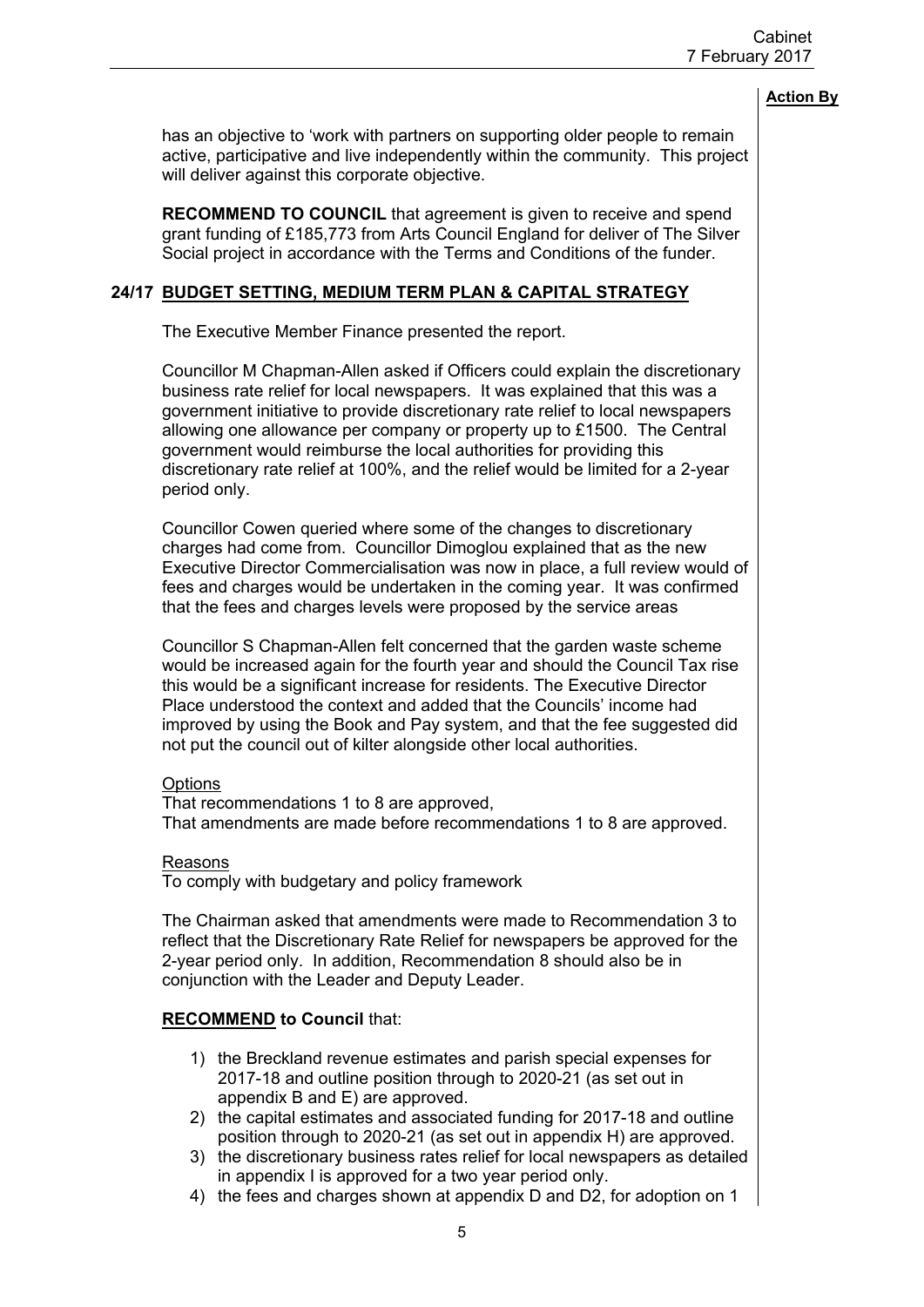April 2017 are approved.

- 5) the Council Tax in the medium term plan be set at either:
	- a) £5.00 increase per year (£78.98 for a Band D property in 2017-18) or,
		- b) 2% increase per year (75.45 for a Band D property in 2017-18, and increase of £1.47), or
	- c) a value between 2% and £5, or a combination of a and b above
- 6) the financial medium term plan at appendix A is approved
- 7) the capital strategy at appendix G is approved
- 8) £100,000 is allocated in the Organisational Development Reserve to fund feasibility studies for growth and investment projects which will generate a return to the Council. That release of funding for individual feasibility studies be delegated to the S151 Officer in conjunction with the Strategic Growth Group and Finance Board and the Leader or Deputy Leader.

# **25/17 QUARTER 3 FINANCIAL PERFORMANCE REPORT**

The Executive Member Finance presented the report.

Councillor Cowen added that the report reflected that the Council was doing the right things in the right way and everyone should be commended for this. Going forward both Officers and Members should work closely together to put the Council in a good position going forward.

#### It was **RESOLVED** that:

- 1) the report and appendix was noted
- 2) **RECOMMEND** to **FULL COUNCIL** that the full year end under spend is contributed to the Organisational Development Reserve to fund timing delays in the Moving Forward Programme 2017-18.

#### **26/17 ANGLIA REVENUES AND BENEFITS PARTNERSHIP**

Members noted the minutes of the Anglia Revenues and Benefits Joint Committee meeting held on 10 January 2017.

#### **27/17 NEXT MEETING**

The arrangements for the next meeting held on 21 March 2017at 9.30am in the Norfolk Room, Elizabeth House, Dereham, were noted.

#### **28/17 EXCLUSION PRESS AND PUBLIC**

**RESOLVED** that under Section 100 (A) of the Local Government Act 1972 the press and public be excluded from the meeting for the following items of business on the grounds that they involve the disclosure of exempt information as defined in paragraphs 3 and 4 of Part 1 Schedule 12A to the Act.

# **29/17 BRECKLAND BRIDGE BUSINESS PLAN - APPENDICIES**

Appendices were noted. This item also referred at 17/17.